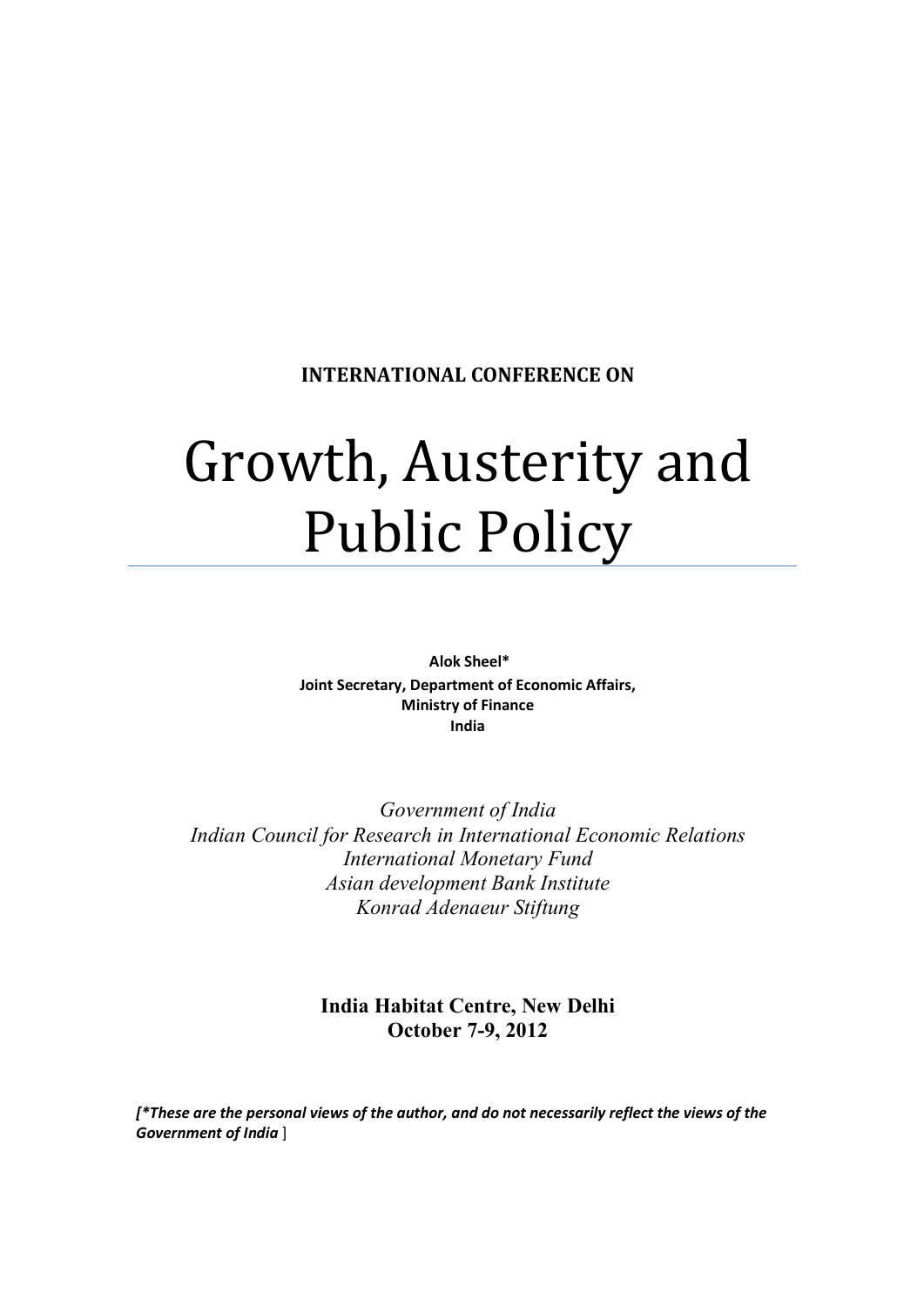## Growth, Austerity and Public Policy Alok Sheel

#### **The Global Financial and Economic Crisis**

**Global growth averaged 3.4% annually in real terms in the decade 1994-2003 (2.8% in advanced economies and 4.4% in emerging markets and developing economies). It rose to an impressive 5% in the four years 2004-07 (about 3% in developed economies and 8% in EMDEs)**, during what is often described as the Great Moderation. This was **followed by one of the most severe global financial and economic crisis in the post war period**. The ensuing financial panic had a devastating impact on the real economy, as most advanced economies slipped into recession, and growth in EMDEs fell sharply. As a result, global growth fell to 2.8% in 2008 and - 0.6% in 2009 (0 and -3.6 in advanced economies, and 6 and 2.8 in EMDEs). Although the global economy has since grown out of recession, this crisis is by no means over.

#### **The G 20 Policy Response**

**The G 20 orchestrated a much acclaimed co-ordinated global policy response to the financial and economic crisis.** The focus was on aggressive liquidity management by central banks and an equally aggressive use of fiscal policy. Over the medium term, it was expected that structural reforms (to boost growth potential and competitiveness) and global demand rebalancing (to rotate final consumption demand from deficit countries where there may have been a permanent reduction in demand to surplus countries) would strengthen the recovery and also make it sustainable by generating the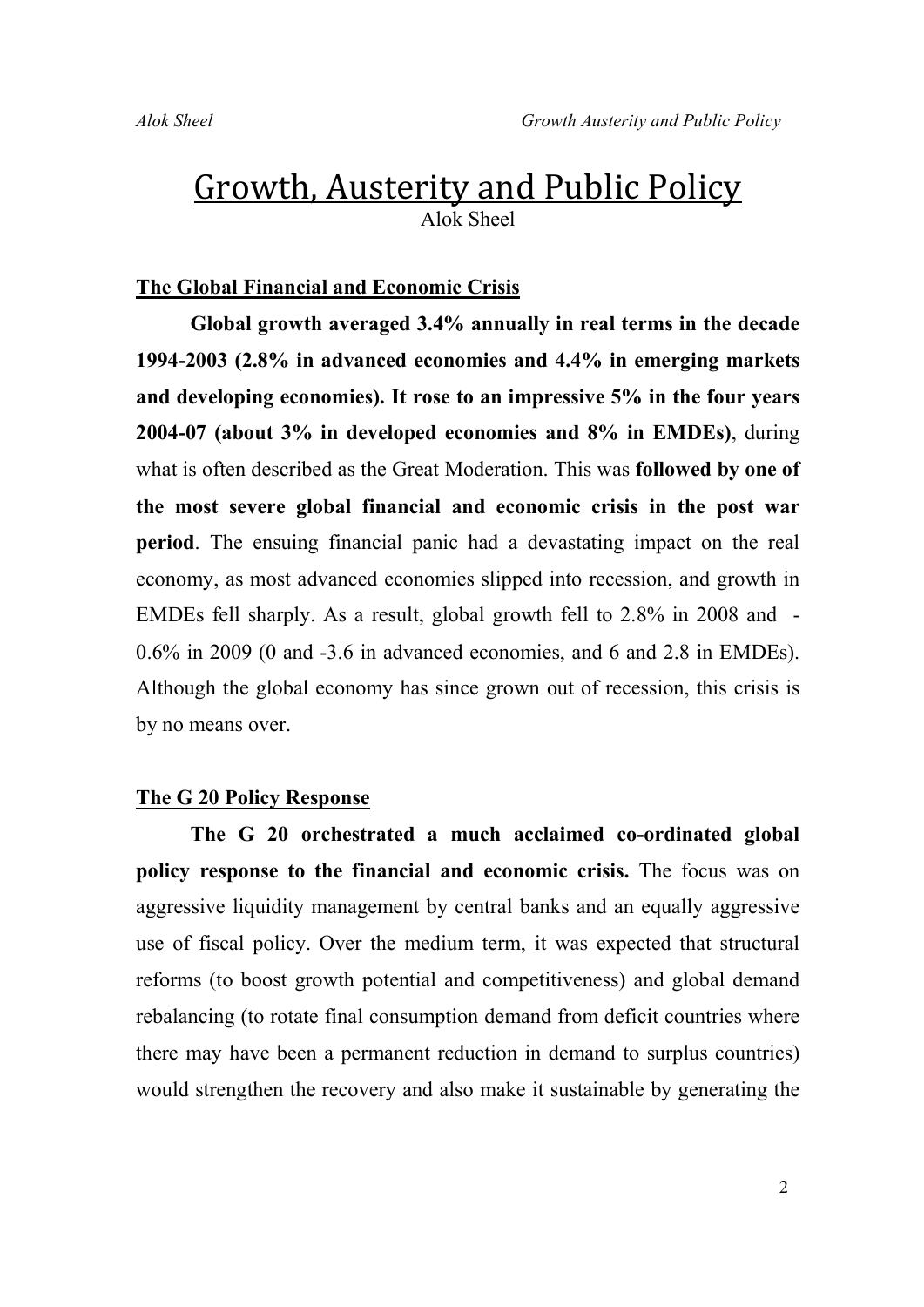confidence necessary for rebalancing of demand back from the public sector to the private.

#### **Policy Impact**

**The initial response of the real economy to the strong, coordinated policy actions was encouraging**. This was particularly so as at first it appeared that this was not just another recession, or downturn in the business cycle, and that the world could be headed for a second Great Depression. Global growth in 2010 was a robust 5.3% (3.2% in advanced economies and 7.5% in EMDEs), almost back to where it was before the crisis. **Thus the G 20 could declare at their third Summit at Pittsburgh in November 2009 that "It (i.e the policy response) worked",** and launch their seminal 'Framework for Strong, Sustainable and Balanced Growth' to address medium to long-term issues constraints on global growth.

#### **The Recovery in Comparative Perspective**

**The nature of the recovery from the Great Recession, however, is intriguing.** Global growth fell back to 3.9% in 2011 (1.6% in advanced economies and 6.2% in EMDEs), and is projected to be even lower, at 3.5% in 2012 (1.4% on advanced economies and 5.6% in EMDEs). What this means is that **on average global growth is currently not appreciably below the pre-boom period. However, EMDEs are growing at higher than, and advanced countries at about half, the pre-boom growth rates. This is despite the fact that advanced economies remain on macro-economic life support.** Economic history indicates that the worse the recession, the more robust the rebound to make up the lost output. By this yardstick, since this is the worst recession in the post war period, it was expected that the recovery in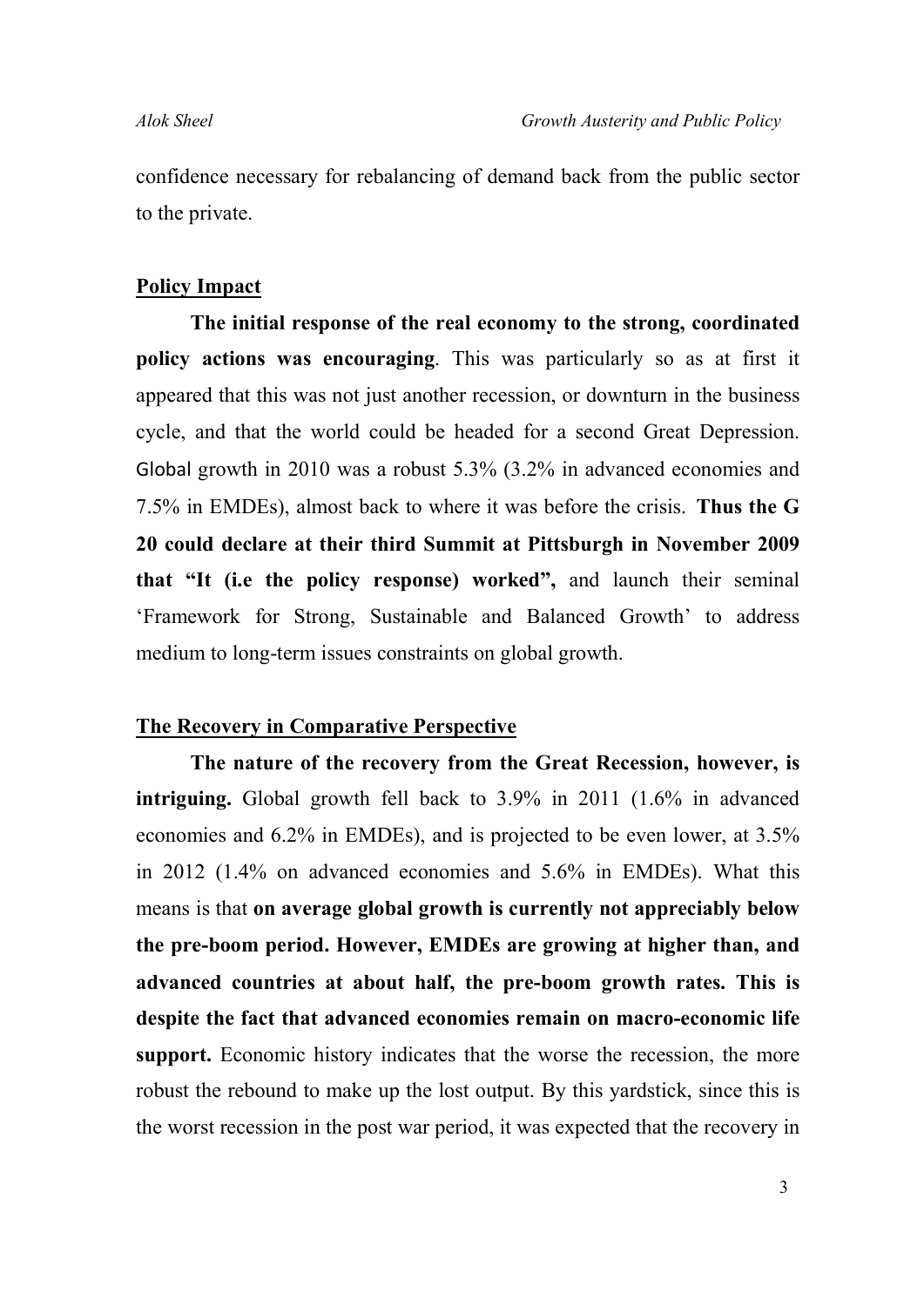advanced countries would also be the most robust. This, however, does not appear to be happening. Indeed, growth is expected to drift even lower in 2012, with the recovery in EMDEs stalling dramatically. **The current recovery has consequently been described by some experts as the 'worst economic recovery in history'. As a result, policy makers felt constrained to continue the stimulus over an extended period, leading to a negative feedback loop between the sharp increase in public debt and lower growth as pointed out by Reinhart and Rogoff.** 

#### **The Policy Dilemma**

Advanced economies have been growing significantly below trend for several quarters despite aggressive policy support. Unemployment remains at crisis highs if discouraged workers who have fallen out of the work force are included. **There is a pressing need to find a solution to the slow growth and high unemployment.** At the sixth and seventh G 20 Summits at Cannes and Los Cabos held in 2011 and 2012 respectively, Leaders therefore put growth and jobs at the heart of the recovery in their Action Plans for the Framework for Strong, Sustainable and Balanced Growth.

**The short-term answer lies in increasing government expenditure but medium term considerations require that the fiscal deficit and debt are brought under control.** In fact, some will argue that even short term considerations require reduction in the fiscal deficit as markets might penalize the government by increasing borrowing costs<sup>1</sup>, and because the medium to long-term is nothing but an aggregation of the short-term. **Continued fiscal** 

<sup>&</sup>lt;sup>1</sup> This appears to be a vicious cycle: markets are concerned about escalating public debt and therefore implicitly demand austerity; austerity in the absence of trend growth would further undermine growth, and make existing levels of debt even more unsustainable, further spooking markets.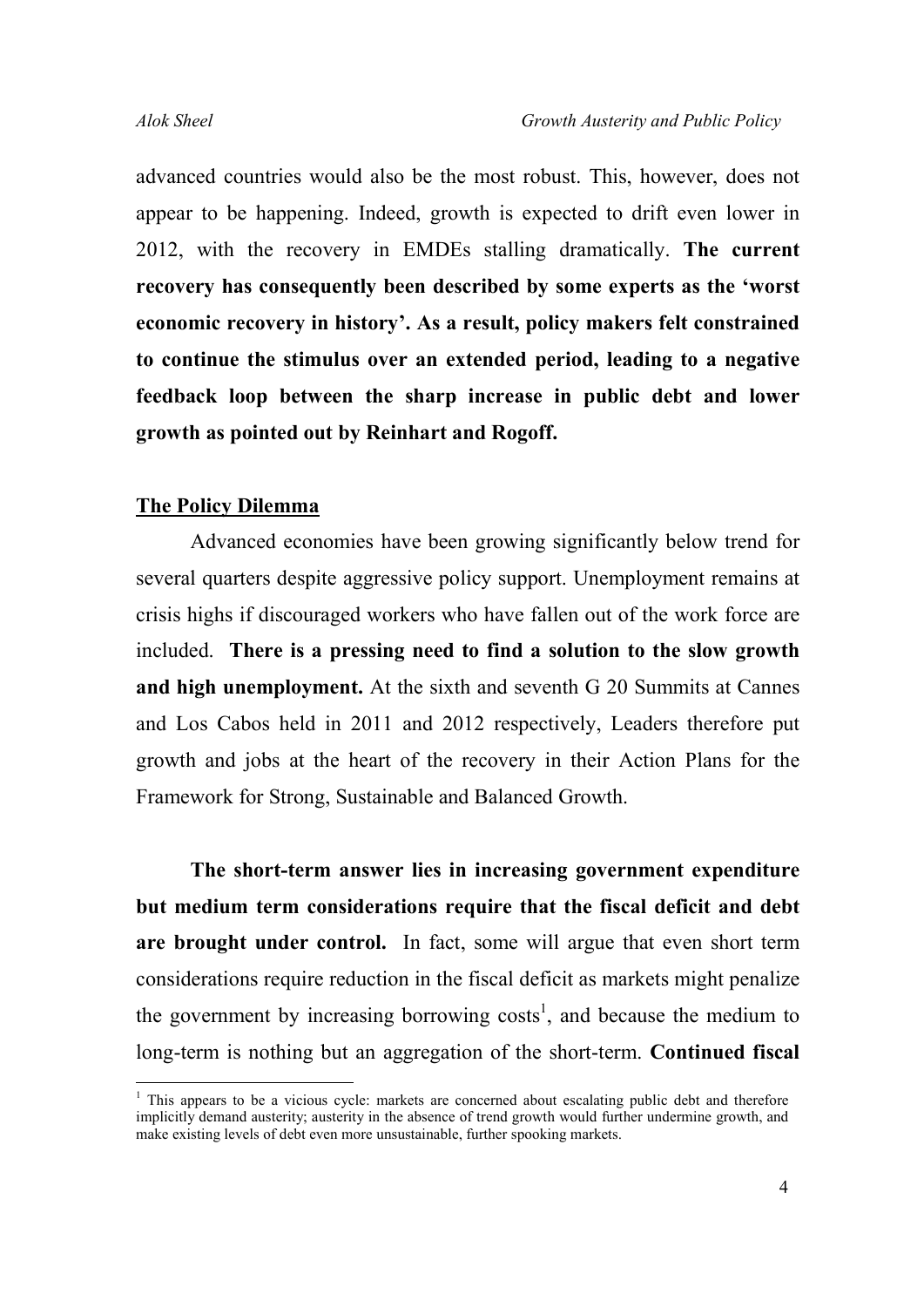**stimulus in the absence of strong growth has severely dented sovereign balance sheets.**

**This fundamental tension pitting austerity against growth is reflected in the G 20's current policy guidance** that can be gleaned from the Leaders' Cannes and Los Cabos Statements. In effect, these statements exhort G 20 countries to continue to stimulate if they have fiscal space, and to consolidate if they do not. It is intriguing that while the Los Cabos Leaders Declaration exhorted countries with fiscal space to continue with stimulus, the linkage between fiscal space and stimulus that featured prominently in the Cannes Action Plan has been dropped in the Los Cabos Action Plan. This is perhaps because the general government debt/GDP ratios of the countries committing to further discretionary measures have deteriorated beyond the prudential 60% (*IMF Fiscal Monitor*) and even 90% (*Reinhart and Rogoff*). The borrowing costs of these countries are no doubt low currently because of the flight to quality, but market confidence can be fickle. This severance between fiscal space and stimulus allowed the US, which was not included in the group of countries with fiscal space at Cannes, and now faces a 'fiscal cliff' deriving from the double whammy of automatic federal expenditure cuts and expiry of tax cuts, to now commit to continuing stimulus.

There have, of course, been **several episodes where fiscal consolidation has been accompanied by growth.** While this strategy might work where there is a crisis in one part of the global economy, the argument that **this may not be possible during the current episode is rooted in what Keynes described at the 'paradox of thrift'**. A protracted synchronized downturn in advanced countries has, as we have seen, stressed public sector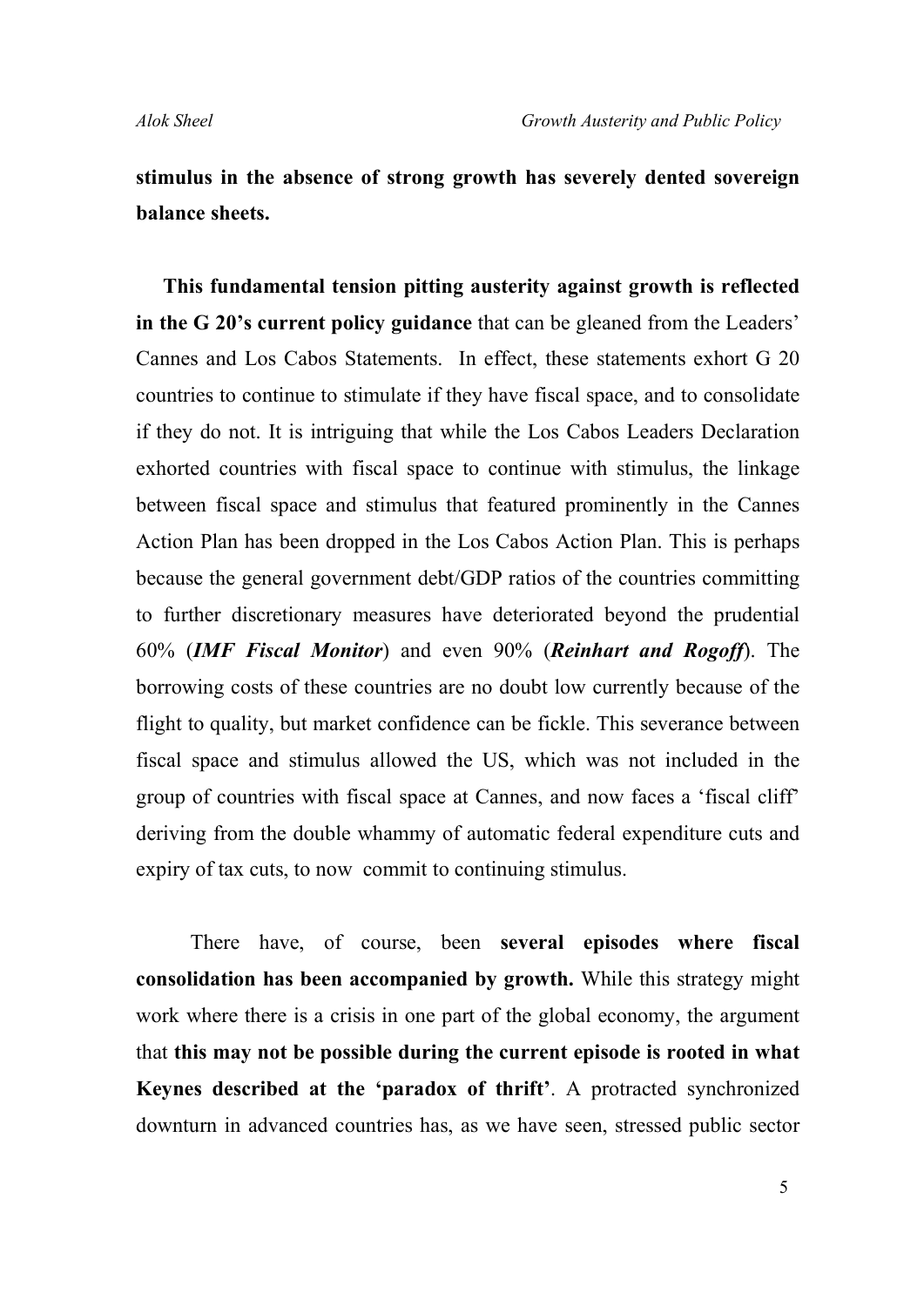balance sheets, which is in turn leading to synchronized fiscal consolidation. However, a reduction in both private and public demand must be offset by an increase in external demand, which is not possible in a synchronized downturn, where there is a also synchronized effort to expand export markets to push up growth on account of weak domestic demand.

#### **Monetary Policy**

**Fiscal policy is not, of course, the only tool to stimulate the economy** back to growth over the short term. Indeed, over the last few decades, and especially in the wake of the stagflationary seventies, the mantle of countering business downturns had largely shifted to monetary policy conducted by independent central banks that are more insulated from political pressures. **However, in an environment of risk aversion, deleveraging by financial institutions and uncertain economic regulatory and economic conditions, monetary policy transmission channels are still clogged,** with neither zero bound interest rates, nor the supplemental quantitative and credit easing, able to stimulate investment in the real economy. Monetary expansion found its way back to the US Federal Reserve through a vast increase in the holdings of depository institutions, far above mandated levels, with the excess liquidity spilling over into financial asset and commodity price inflation. Therefore, despite repeated attempts to stimulate economies back to growth through aggressive and unconventional monetary policy, the burden may have to fall back on fiscal policy. This has generated a lively debate on the trade-offs involved between austerity and growth. While ordinarily fiscal consolidation against a backdrop of mounting fiscal deficits and public debt is desirable, the current debate on the likely negative impact of the US fiscal cliff – the double whammy of lapsing tax cuts and enforced government expenditure cuts -- is to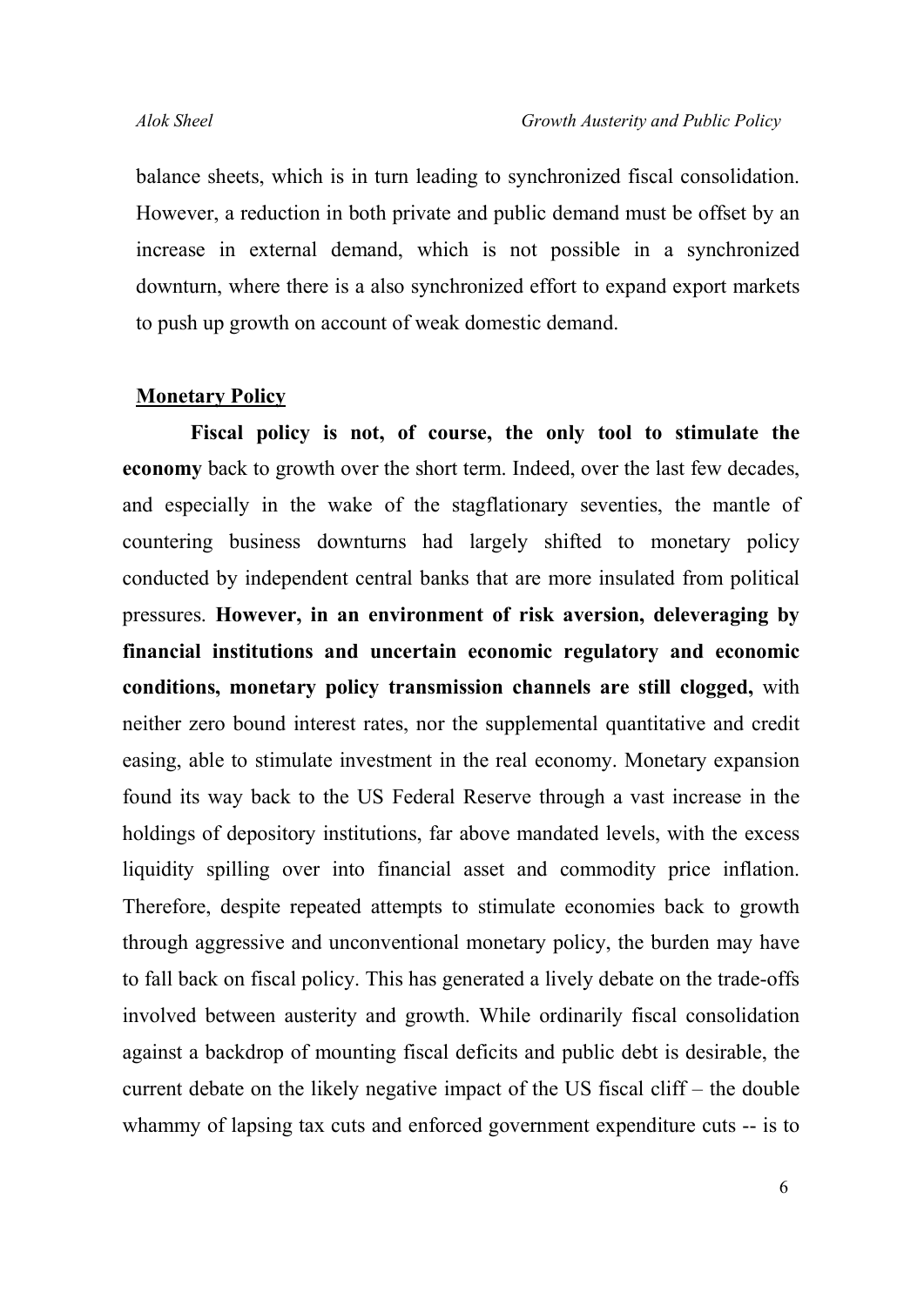be seen in the light of the likely impact on growth at a time private demand continues to be weak.

#### **Crisis Generated Fiscal Space**

**In normal times, sovereign borrowing costs respond to macroeconomic fundamentals, but during severe crises these are 'overdetermined' by the large safe haven flows**. This is particularly so during balance sheet recessions caused by large scale deleveraging and flight of capital out of risk assets to seemingly risk free reserve currency treasury assets.

Thus, while expansionary fiscal policy amidst high levels of fiscal deficits and debt can be expected to push up interest rates and borrowing costs, the yields on treasury bonds in major developed economies have in fact been falling. **Safe haven flows have been supplemented by nonconventional monetary policies to keep borrowing costs of reserve currency countries low.** Several economists have argued that notwithstanding high levels of deficits and debt, this fiscal space could and should be utilized to stimulate growth, in the absence of which fiscal consolidation is also not possible.

#### **Obstacles to Recovery: Limitations of Monetary and Fiscal Policies**

The problem, however, is that **the global economy in general, and advanced economies in particular, have been on macro-economic life support ever since the onset of the global financial crisis in 2008.** Central banks in advanced countries, led by the US Federal Reserve, as we have seen, have kept monetary policy unusually and unconventionally easy for an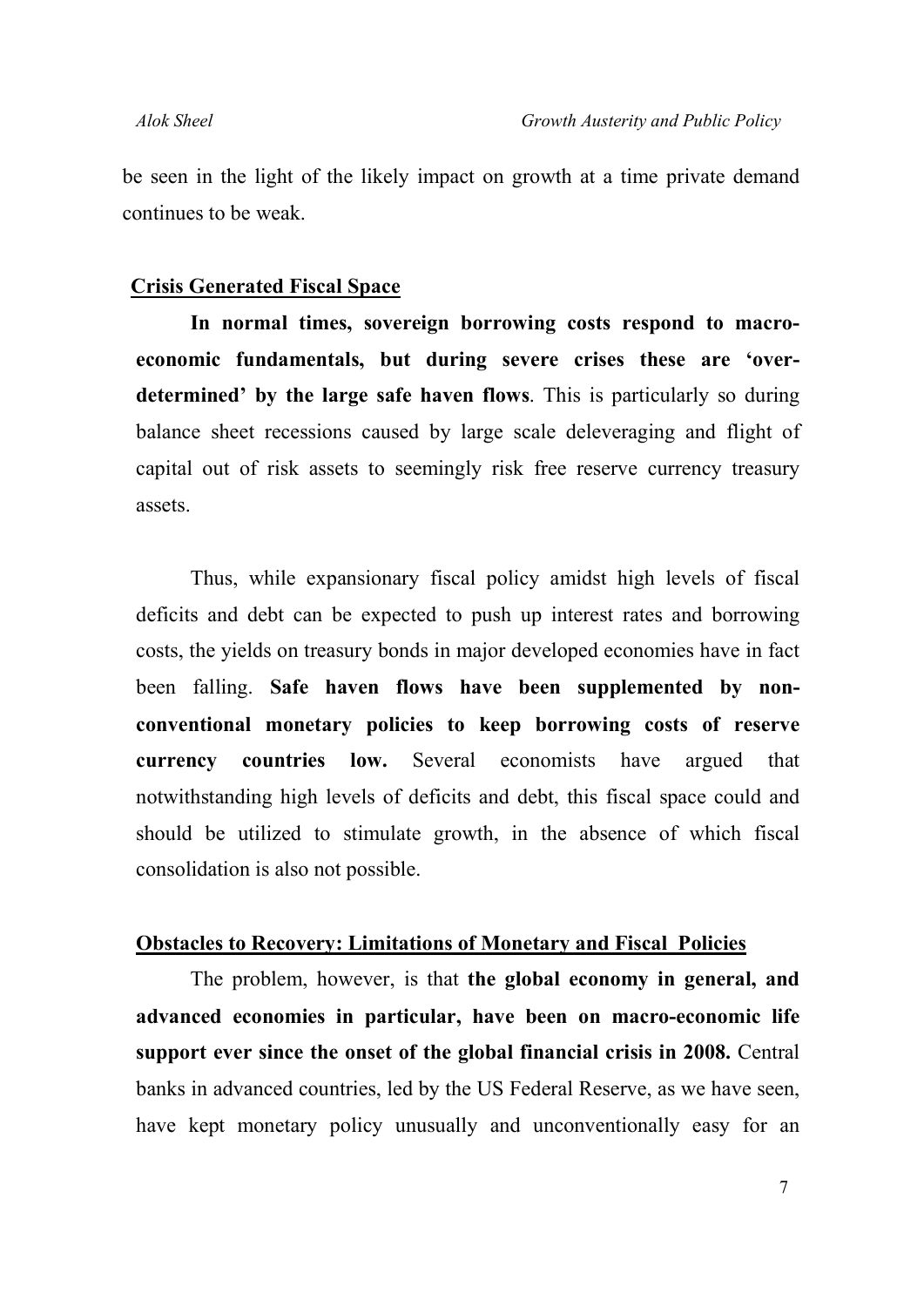extended period. U.S federal outlays rose sharply from 19.6% of the GDP in 2007 to 24.7% in 2009, and were at 24.1% even in 2011, which are post-war highs. The situation in other advanced countries is similar. Rather than trying to do more of the same, **we need to address the obstacles coming in the way of fiscal multipliers and transmission channels of monetary policy.** 

**There are three possible explanations for low and/or declining fiscal multipliers and ineffectual monetary policy** that are not having a commensurate or desired effect on private consumption and investment, **firstly Ricardian equivalence, secondly, the clogging of transmission channels** through which macroeconomic policy works, and **thirdly, the nature of the demand rebalancing that has occurred.** These obstacles would need to be addressed to improve the effectiveness of macro-economic policy tools.

#### **Ricardian equivalence**

It is argued by some that the reason why fiscal stimulus has very low multipliers, may derive from the structure of stimulus packages, in particular the rational expectation that the sharp increase in public debt to finance the stimulus would ultimately need to be paid back through tax increases down the line. This Ricardian equivalence, the rational expectation that tax cuts and/or increase in public expenditure today would be offset by equivalent tax increases tomorrow may be undermining the efficacy of fiscal policy. There needs to be some reassurance that the increase in income is not temporary. Fiscal policy may therefore need to be restructured to reduce Ricardian equivalence and improve fiscal multipliers.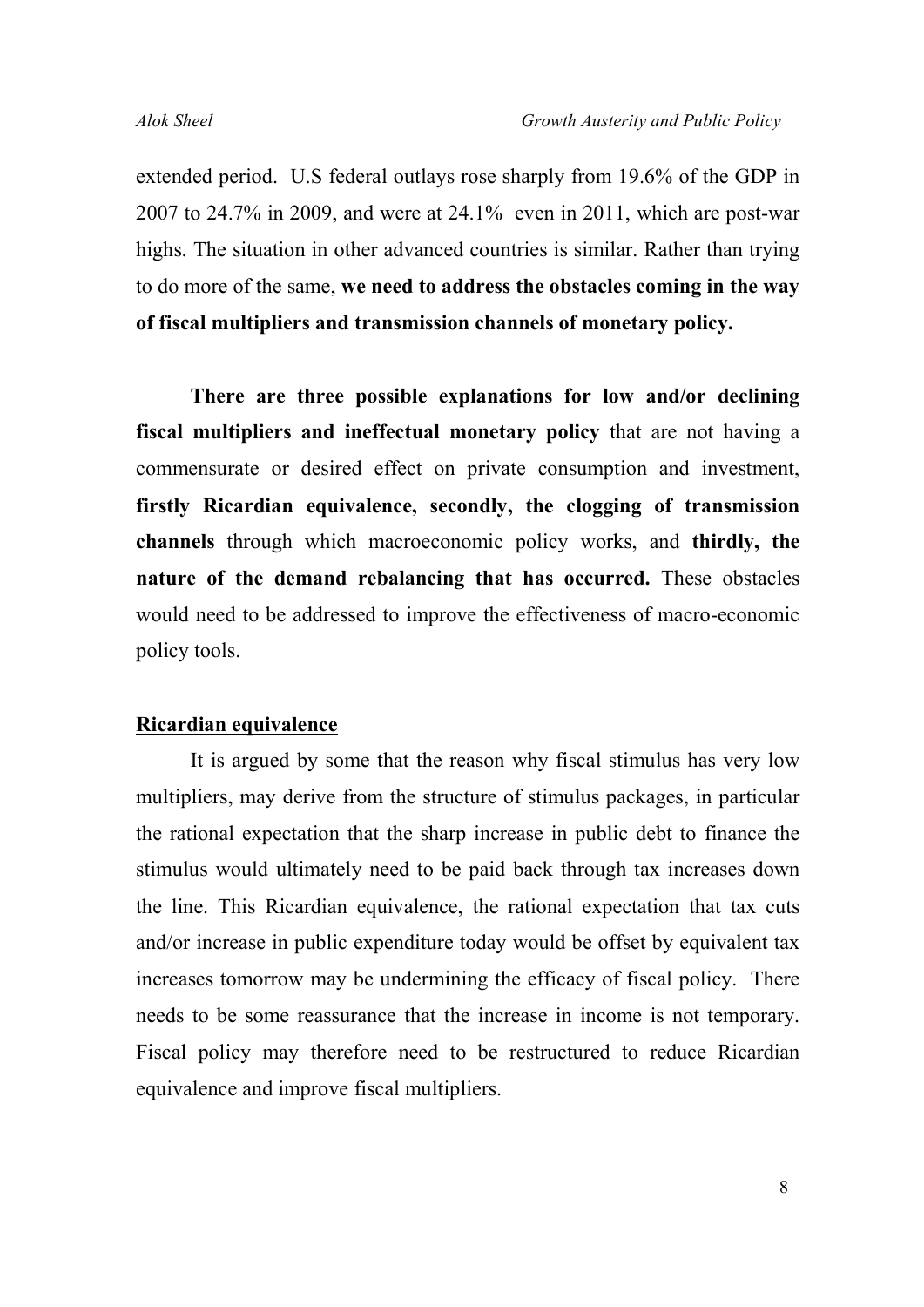#### **Weak transmission channels of macro-economic policy tools**

Another plausible explanation of why **the protracted stimulus has failed to revive consumption and animal spirits is that the extra income generated by fiscal and monetary expansion is simply accelerating the private deleveraging underway in the financial system instead of boosting consumption and investment.**

We need to understand that prior to the crisis the US – the overwhelming global consumer of last resort – had seen a sharp increase in inequality, with returns to capital rising much faster than the incomes of labour. This should have depressed both consumer demand, and ultimately investment and growth. There was, instead, a consumption boom, facilitated by financial innovation that allowed households to pile up high levels of debt against future appreciation in asset prices, especially in the housing sector. Demand raced far ahead of the sustainable current income necessary to support it. This consumption boom in the US economy, which accounts for just 4.5% of the global population, but 21.7% of global demand, lay at the heart of the 'Great Moderation' of record global growth.

This boom ended with the financial crisis and the Great Recession. Highly indebted households are now paying down this debt, even as household income has moved further in the direction of the top quintile, and unemployment rates remain persistently high. As a result, the once almighty American consumer is but a shadow of its former self since 2008. Over the last 18 quarters, annualized growth in real consumer demand has averaged a mere 0.7% compared with 3.6% in the decade before the crisis erupted. Never before has the American consumer been this weak for this long.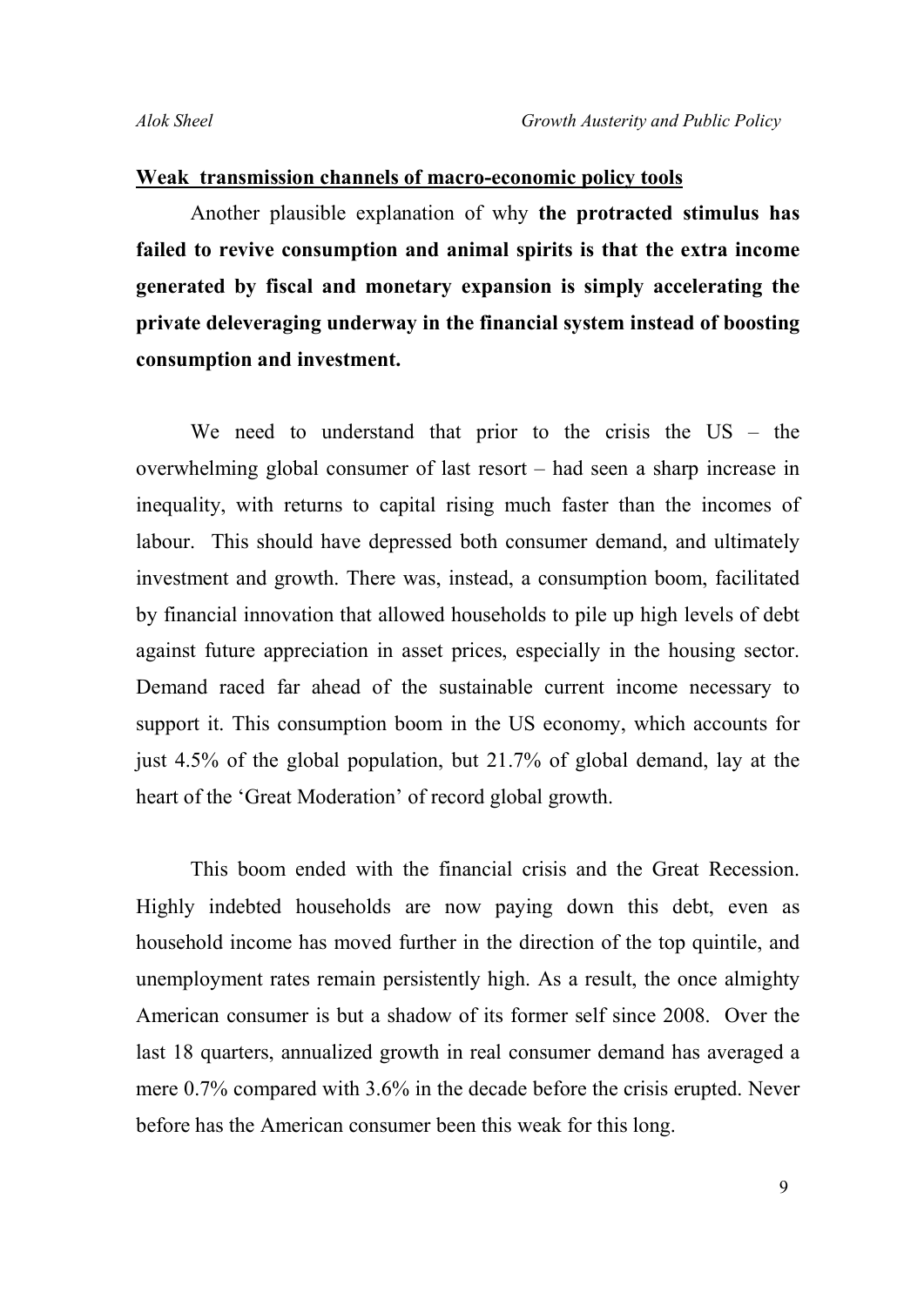Low interest rates and easy liquidity should accelerate repair of household balance sheets on the one hand, and also stimulate consumption through the 'wealth effect' caused by rising asset prices. There is evidence, however, that both these impulses are currently weak. Easy monetary policy is accompanied by a tightening in credit conditions on account of regulatory changes, including the new Basel III norms that mandates banks to set aside more and better capital to discourage runaway balance sheet expansion and imprudent lending. The shadow banking system, that lay at the heart of the recent financial crisis, that provided much of the liquidity in the financial system, including consumer credit, during the Great Moderation, is yet to recover on the one hand, and is constrained by a great degree of regulatory uncertainty. Thus highly indebted households, who are most in need of credit, are finding it difficult to obtain it on account of low credit scores. Low interest rates are mostly helping the relatively better off and less indebted households, who have a higher propensity to save, and to pay down or refinance costly debt.

On the investment side, abnormally low interest rates and easy liquidity make projects with lower returns profitable, and should ordinarily be expected to induce private investment and fire animal spirits. However, despite extraordinarily low interest rates and repeated quantitative and credit easing for an extended period, private investment is not picking up.

The experience of past recessions in the United States is that the recovery in employment is led by small and medium enterprises. Supply side constraints however currently constrain SMEs because they are dependent on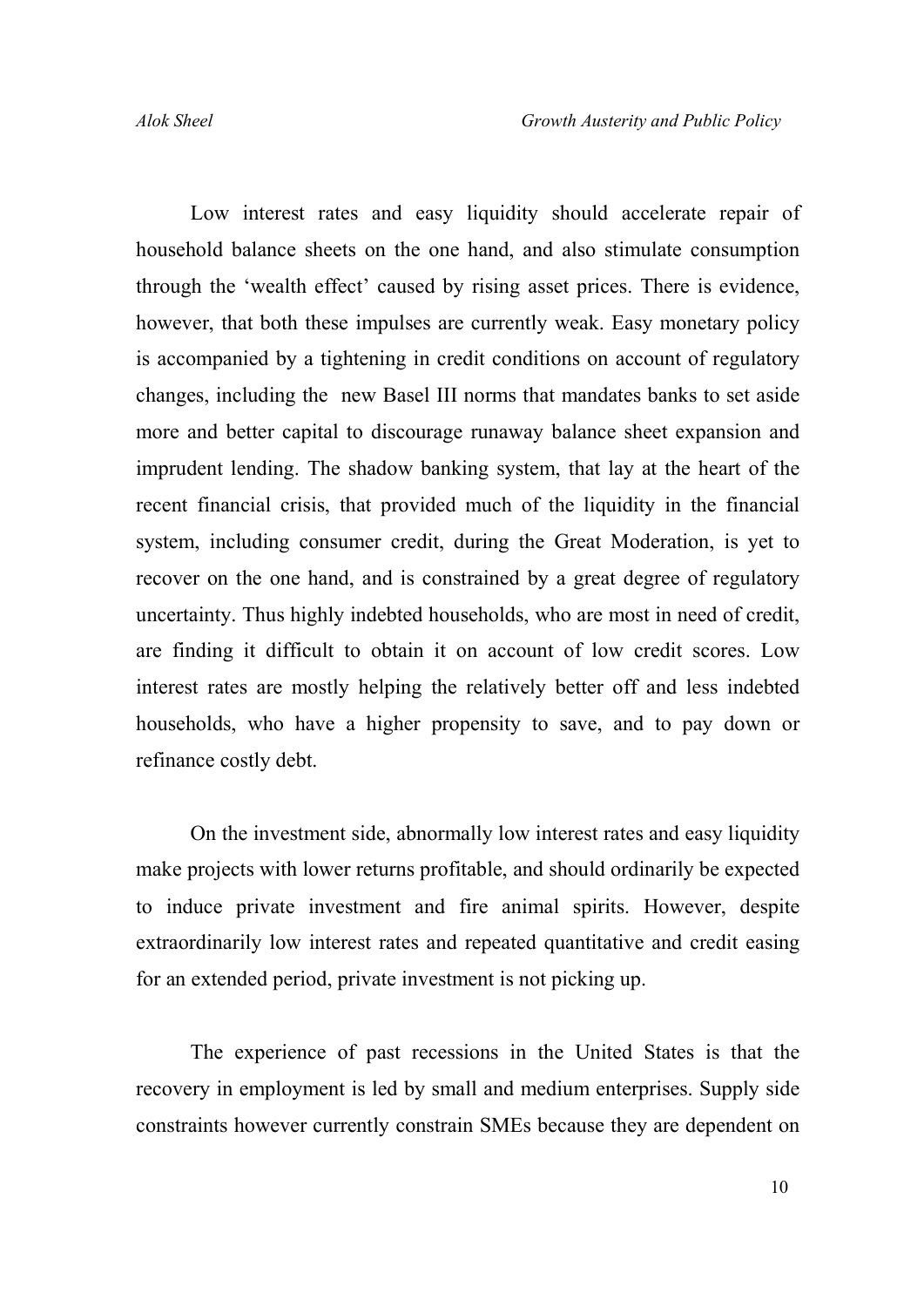bank funding that has become more risk averse. Bank funding does not constrain larger Corporates who have direct access to capital markets. However, large Corporates are sitting on large amounts of cash are also unwilling to use this for investment. The problem in their case at least therefore seems to lie more on the demand than on the supply side. Policy uncertainties arising from regulatory, fiscal and central bank actions may also be accentuating depressed consumption and investment.

### **The Nature of Demand Rebalancing**

**It is rational to expect that the ongoing deleveraging in developed markets combined with financial regulatory reform would not permit the return of leveraged consumption. The resultant downward shift in consumer demand, and hence growth, may therefore be permanent.** In these circumstances it is only the expectation of a major rebalancing of the global economy that can fire the 'animal spirits' of private investors. China's current account surplus has shrunk sharply since the crisis began, but this has been offset not by a rise in domestic consumption but by a sharp rise in investment. Moreover, new imbalances have arisen on account of a sharp and sustained increase in oil prices. The correction of 'intra European external imbalances' necessary for the peripheral countries to chart a sustainable recovery path also remain to be addressed.

**The global rebalancing that has taken place so far is also not conducive to making global growth more sustainable in future.** What should have happened is an increase in domestic consumption in China, and an increase in investment in the United States. This would have reduced structural external imbalances in both countries over the medium term. The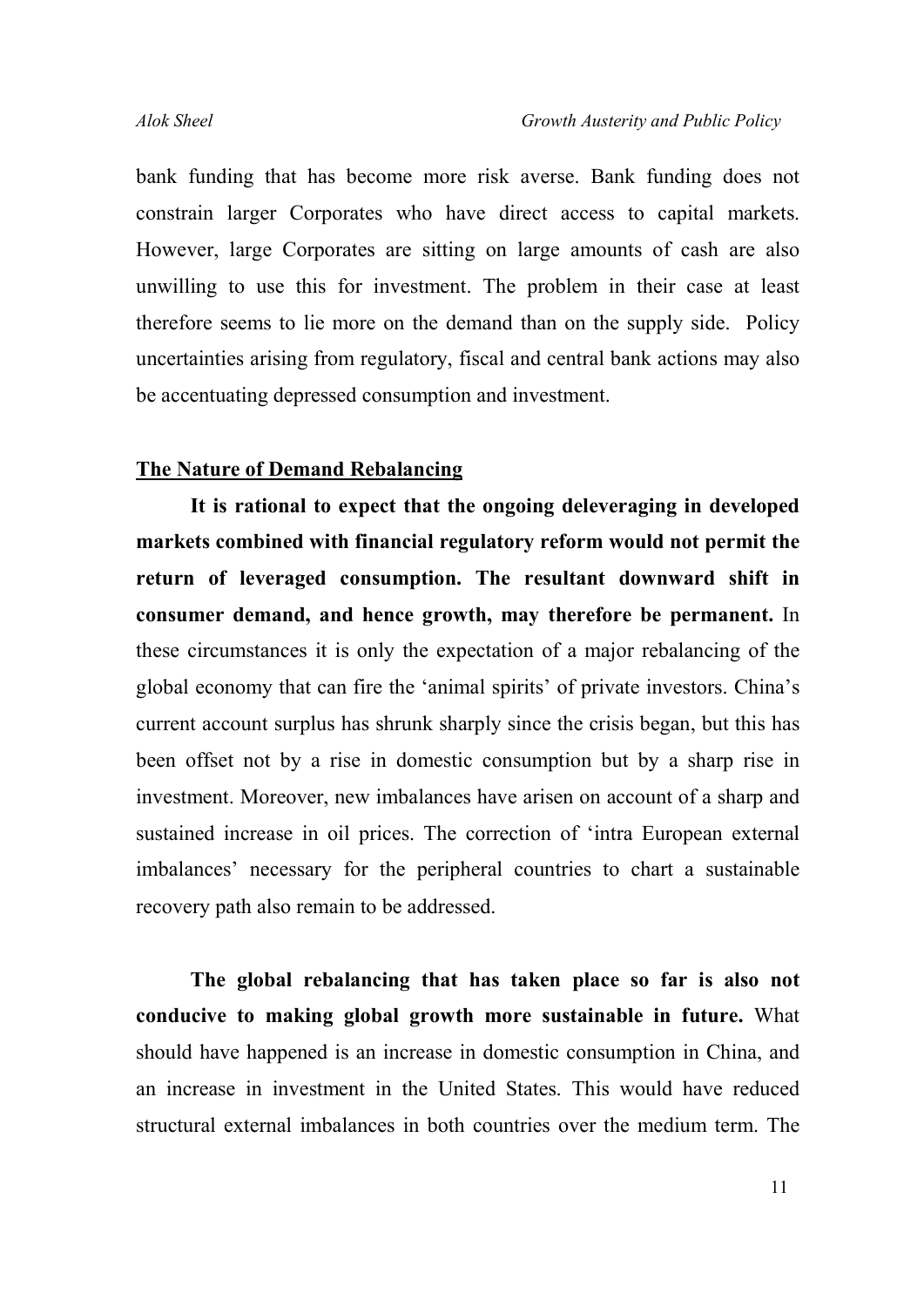structure of their fiscal programmes, however, has been quite the reverse. Be it as it may, even with some degree of global demand rebalancing, per capita incomes in China and other big emerging market economies are still too small for them to shoulder the full or even substantial burden of the sharp increase in savings in the United States and other advanced economies as these countries still account for about two thirds of global demand at market exchange rates, with just 15% of the total global population. Europe and Japan are major nodes of potential demand, but have structural impediments to demand expansion that are more severe than those currently afflicting the United States. It is therefore easy to see why private confidence and animal spirits are still not firing. **The drivers of future growth that can push the global economy back into the growth trajectory of the Great Moderation are unclear.** 

#### **Revisiting G 20's Crisis Response Strategy**

**In view of the structural obstacles in the way of monetary and fiscal policies at the current juncture, it is perhaps time both the IMF and the G 20 introspects and revisits its crisis response and growth revival strategy** to see if some elements need to be fine-tuned or even fixed, especially since the downturn in growth may not be just be a short-term or cyclical problem. Markets need credible assurances that structural problems in the way of a sustainable recovery will be, and are being, fixed.

There has been overwhelming consensus in the last few meetings of the G 20, and particularly at the sixth and seventh Summits at Cannes and Los Cabos respectively, that high levels of deficits and debt notwithstanding, there needs to be a continued focus on growth and jobs. **Although the strategy for**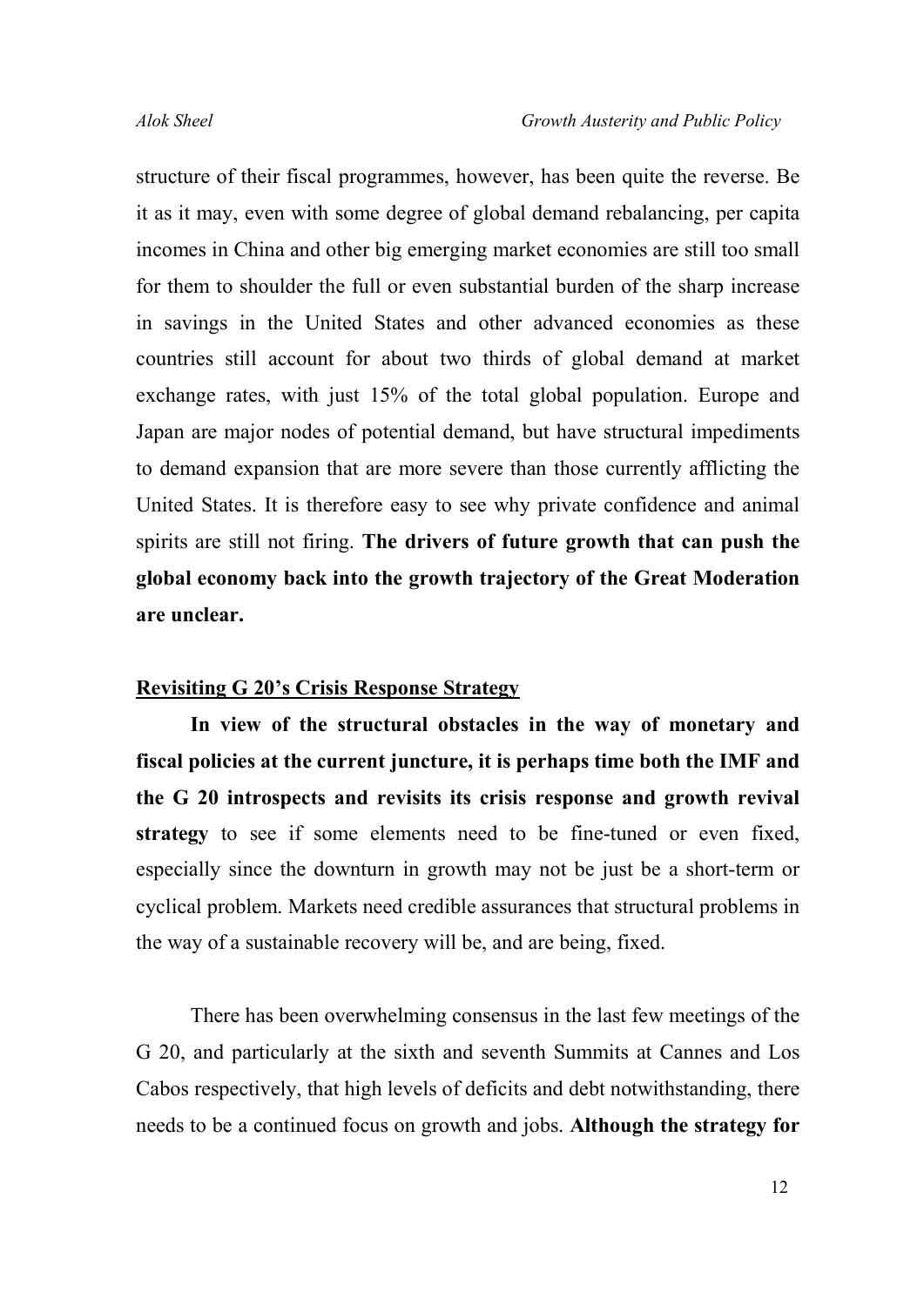**growth is not clearly articulated it appears to rest on three pillars. First, countries with fiscal space should continue with stimulus policies**, until growth returns or they are penalized by markets at which point there should be greater emphasis on fiscal consolidation. **Second, monetary policy in advanced countries should remain accommodative** since there are no inflationary pressures there. **Third, there should be continued reliance on supporting private consumption and investment over the short-term, and on structural reforms to boost competitiveness and growth potential over the long-term.** *This strategy, however, does not appear to be working as it does not adequately address the three structural obstacles rendering macroeconomic policies impotent.*

#### **The Role of Public Investment in Infrastructure**

Since short-term policies are not working because of problems on the demand side it could be argued that **while the G 20 has by and large avoided several of the policy mistakes of the Great Depression, it has perhaps overlooked the role that public investment, particularly in infrastructure** in which there is a big gap in developing countries in particular, including public works on a large scale (which were undertaken during the Great Depression), can play in the global recovery. The latter can substitute for the lack of private investment.

When consumers, investors and export markets are in retreat, arguably the only way to sustain growth and employment is through an expansion in government demand. Governments can stimulate the economy either through tax cuts, or by directly increasing their own expenditure. While tax cuts have the advantage of being easier to roll back, these may not translate into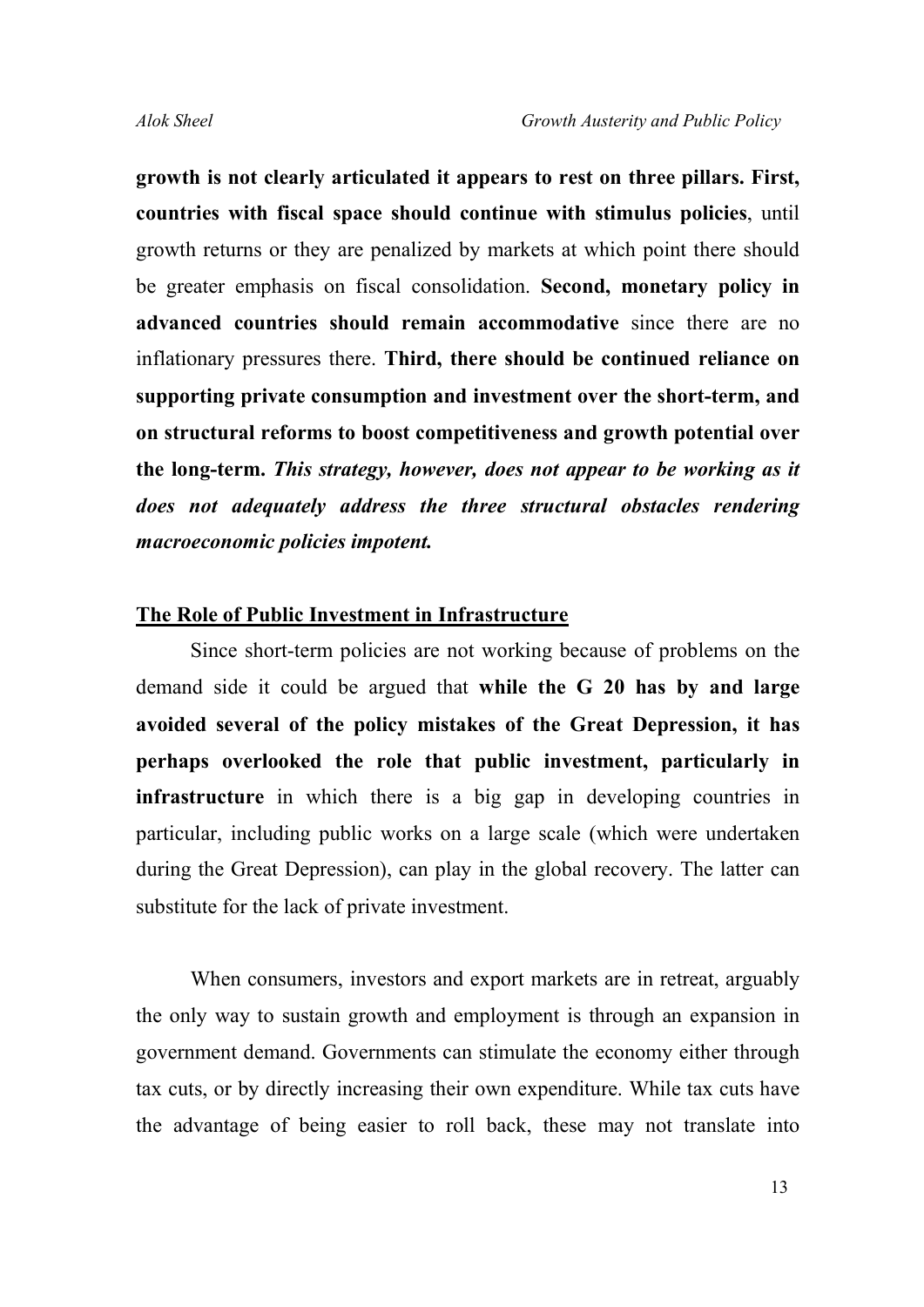consumption and/or investment. In a recession induced by a financial crisis, therefore, tax cuts may be less effective than an increase in direct government investment that creates jobs and income streams, thereby **giving consumers confidence that the increase in income is permanent**. Apart from counteracting Ricardian equivalence, this could also fire animal spirits to invest and crowds in private investment. Direct public spending to stimulate the economy also **makes the role of macro-economic policy transmission channels of secondary importance.** To the extent that much of this investment, including in infrastructure, will occur in developing countries, **it would also help address this underlying instability by rebalancing global demand.** Some developed countries may also need to increase investment and upgrade their infrastructure. While construction works would stimulate local growth and job creation, the large demand for capital goods created for modern infrastructure would also stimulate private investment and job creation globally.

**It also needs to be to be recognized that greater funding and investment in infrastructure may not be an optimal solution in all countries that may need to focus more on rebalancing demand towards domestic consumption.** It also goes without saying that the focus on public investment should not detract from the imperative for structural reforms necessary to encourage private sector job creation. The dangers of creating 'white elephants' and 'pork barrel politics' would also need to be mitigated. Regardless of these caveats, taking EMDEs as a whole (and perhaps some advanced economies as well) there is an argument that long-term funding and investment in infrastructure may assist the objectives of furthering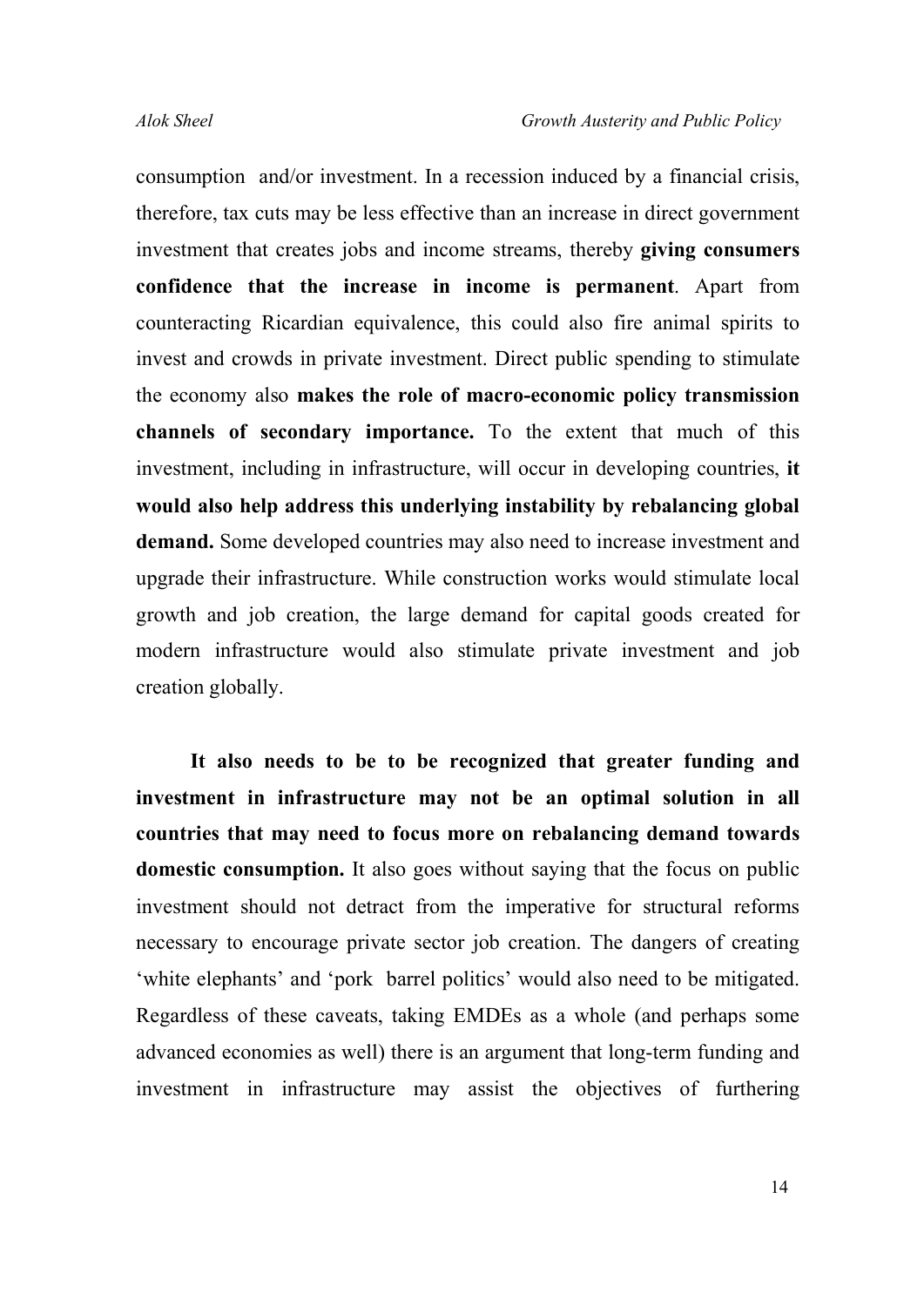development and rebalancing in EMDEs, and reviving growth and creating jobs in advanced economies.

**There are a number of ways in which investment and infrastructure could be dovetailed into the G-20 work-streams**, especially through the Working Groups on the International Financial Architecture (raising resources), the Framework on Strong, Sustainable and Balanced Growth (inducing G 20 countries to make commitments on investment), and through the regulatory reform agenda (such as asymmetric capital requirements for investment in the real economy and in financial assets).

A major thrust in public investment in infrastructure is likely to push up growth rates over the short-term, create jobs and increase growth potential. **But will it be self-sustaining? Japan is a cautionary tale in this regard.** It has been trying to stimulate its economy back to growth over the last two decades through public investment, but private growth and investment is still to materialize, while its public debt has ballooned. Another big dose of public investment in the post Tsunami period has again boosted growth, but nobody expects this to be permanent. **For the growth to be self-sustaining, there would also need to be back loaded demand rebalancing from public to private.** While this could partly be done through transfer of public works to private hands, where appropriate, this would ultimately come with the revival of household demand. It may be recalled that the high growth rates during the Great Moderation was facilitated by excesses of the financial system that enabled consumers in advanced countries, particularly in the US, to go on a consumption spree far in excess of their income generating ability. While accelerated deleveraging is a necessary condition for revival of consumer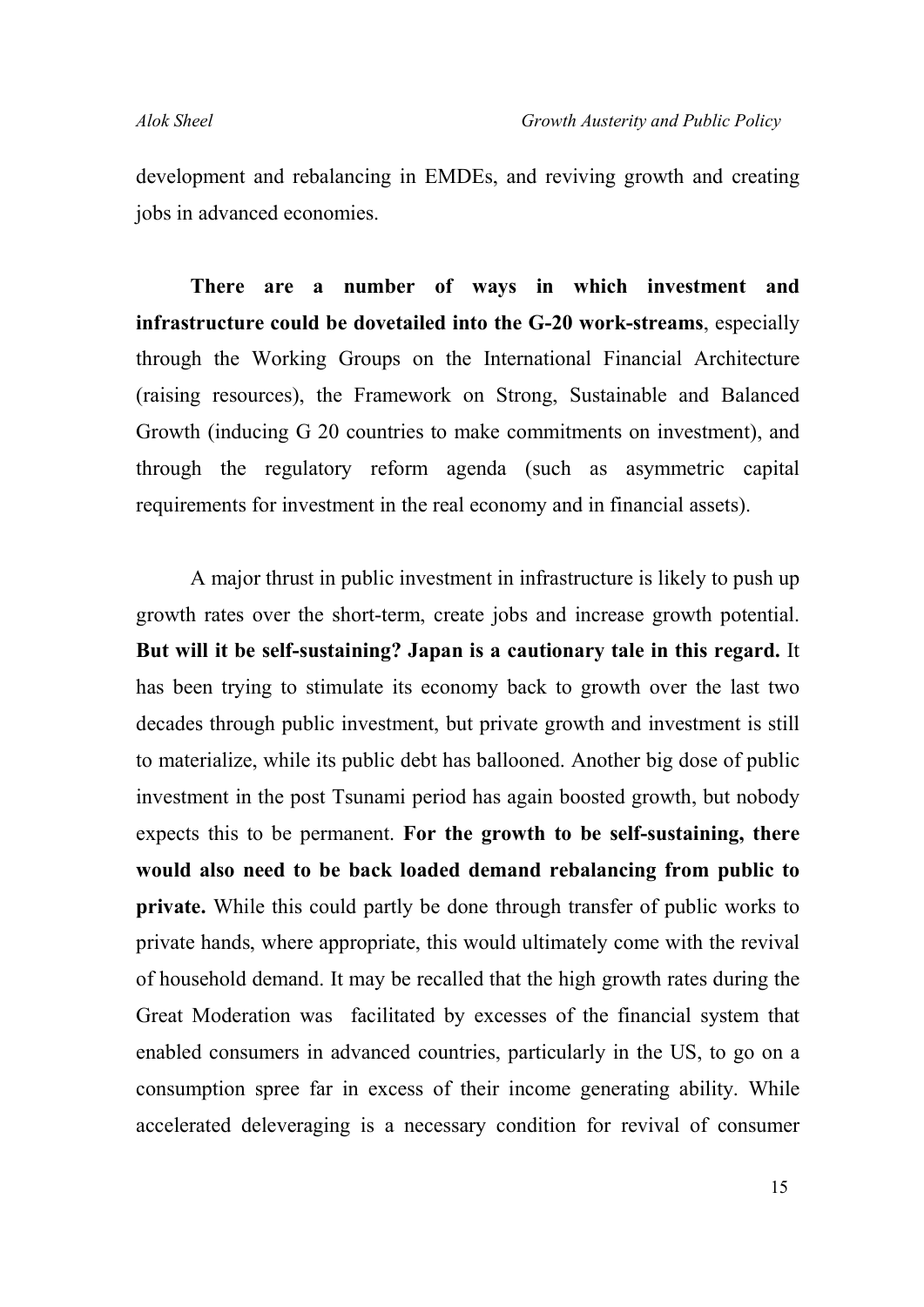demand, return to former levels of consumption is both unsustainable and unlikely without new growth drivers. Infrastructure investment can be one such growth lever. Increase in final consumer demand in surplus countries can be another. For deficit countries to exploit these opportunities, they would need to become more competitive through implementing ambitious product and labour market reforms.

#### **Unwinding Expansionary Policies**

**It is by no means certain that a huge push in public investment would revive the global economy on a self-sustaining basis** which would involved a rebalancing of demand from deficit to surplus countries, and from public to private. There is certainly a **good case for trying, for at least four reasons. Firstly, other options, both monetary and fiscal, have been tried** and don't seem to be working. **Secondly, theoretically it makes eminent sense**, and although arguable this seems to have made a difference during the Great Depression. **Thirdly, sovereign borrowing costs in major advanced countries remain low** making low return investments profitable. **Fourthly, we may otherwise need to reconcile to reverting to lower trend growth in developed countries compared to even the pre-boom period.** 

The question is whether the world can, or should, live with this lower growth, especially since it is not appreciably lower than the pre-boom average. **As long as EMDEs grow at or above the pre-boom rate, the case for continuing stimulus is not very sound, especially where public debt, deficit and inflation levels are high**. These countries could overheat at growth rates they had got used to in the recent past, and some of them have already done so.